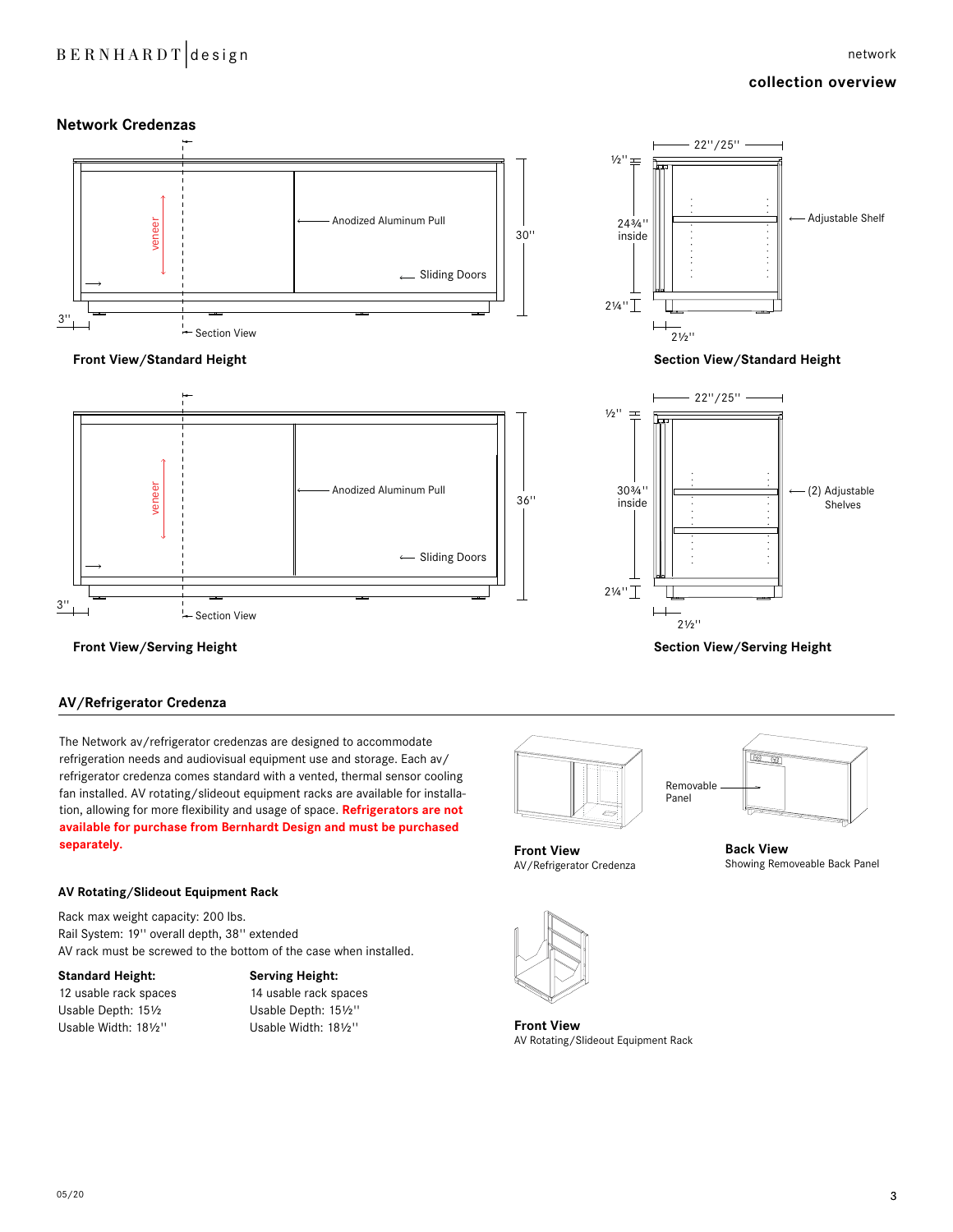## BERNHARDT design

### **materials/finishes**

### **Veneers**

### **Veneer Selections Tops/Credenzas**

### **FL** ∑'' Flat Edge

A three character sku identifies each species as well as the standard finish offered. Individual components are priced with standard finish. Special finishes on veneers made to customer specifications are subject to factory approval and a 5% net upcharge with a \$500 net minimum.

Transparent stains and sealers are applied in multiple steps to enhance the beauty of the natural wood. A durable, baked-on, top-coat of conversion varnish or UV topcoat is applied to protect the product. It is recommended that felt, cork or fabric backed desk pads and accessories are used on tops to minimize wear.

When specifying light finishes such as 836, 837, 840, 850 or 870, the color and characteristic variances of both veneer and solid wood are apparent. Therefore, exact color matches are not possible.

| <b>CHY</b> Cherry |  |
|-------------------|--|
| <b>MPL</b> Maple  |  |
| <b>WLT</b> Walnut |  |

Flat Cut **OAK** Oak Rift



### **Standard Finishes**

| <b>CHY</b> Cherry | <b>MPL</b> Maple | <b>WLT</b> Walnut | <b>OAK Oak</b> |     |
|-------------------|------------------|-------------------|----------------|-----|
| 805               | 837              | 823               | 805            | 865 |
| 834               | 850              | 839               | 836            | 866 |
| 836               |                  | 841               | 837            | 870 |
| 839               |                  | 860               | 839            |     |
| 840               |                  | 861               | 840            |     |
| 841               |                  | 866               | 860            |     |
| 861               |                  | 870               | 861            |     |

### **Glass Selections - Tops**

**PL** 1/2" Polished Flat Edge

**GPW** Back-Painted White Glass - Top **GEW** Etched, Back-Painted White Glass - Top

### **Solid Surface Selections - Tops**



**SSF** Solid Surface

**Standard Finish CGW** Corian, Glacier White

### **Pull/Hardware Selections**



### **Ordering Guide/Product Selection Sequence**

- 1. Select credenza depth
- 2. Select credenza type: assembly or credenza
- 3. Select standard or serving height
- 4. Select top material if credenza is specified
- 5. Select any required accessories

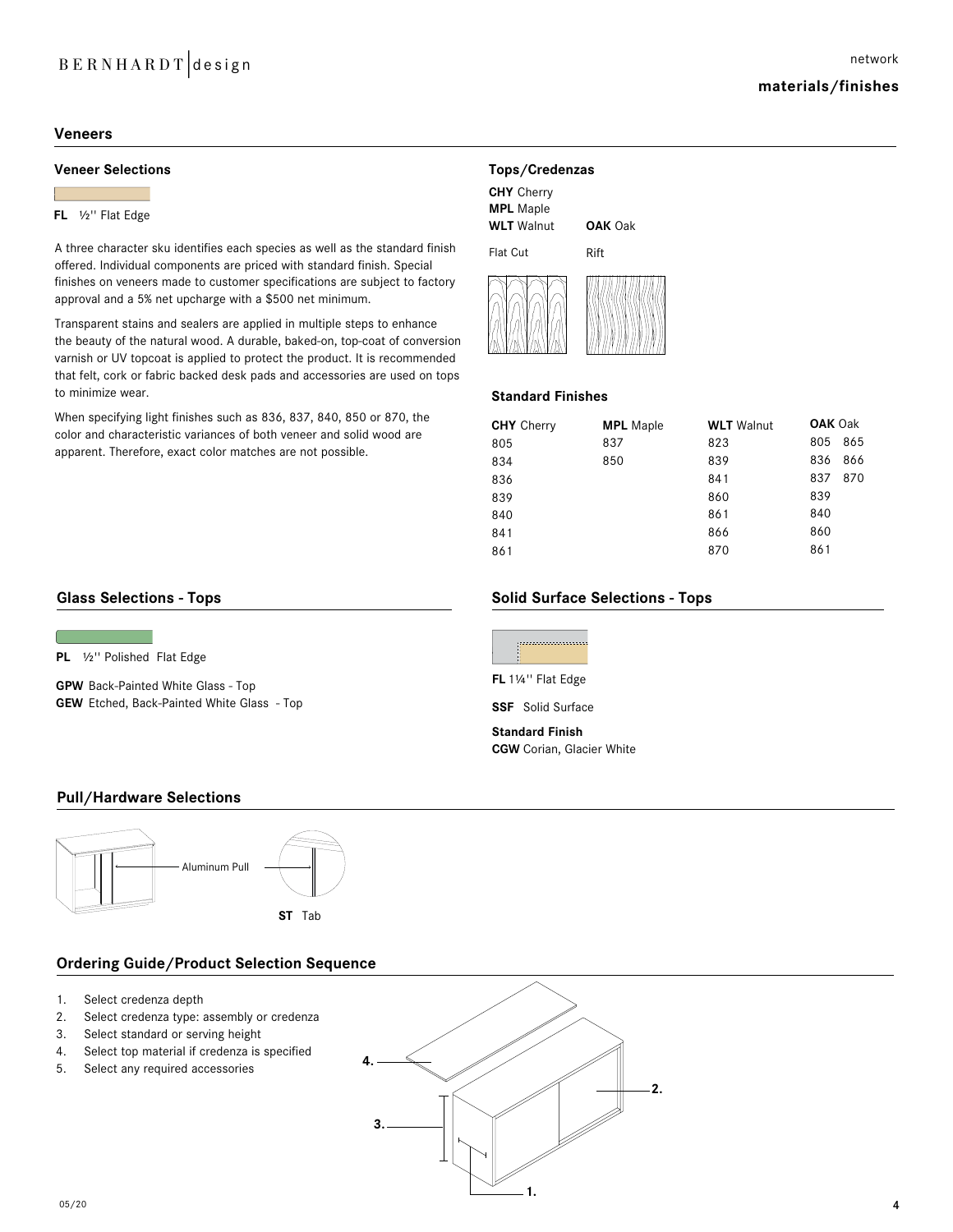# BERNHARDT design network

### **storage credenzas assemblies 22''d**



### **storage credenzas assemblies 22''d**

includes 22''d, ∑''h veneer top

| description              | sku        | W   | d  | h  | specifications | CHY cherry<br>MPL maple<br>OAK oak<br>WLT walnut |
|--------------------------|------------|-----|----|----|----------------|--------------------------------------------------|
| standard height credenza | <b>CLA</b> | 48  | 22 | 30 | no locks       |                                                  |
|                          | <b>CLB</b> | 54  | 22 | 30 | no locks       |                                                  |
| 2 sliding doors          | <b>CLC</b> | 60  | 22 | 30 | no locks       |                                                  |
| polished aluminum pull   | <b>CLD</b> | 66  | 22 | 30 | no locks       |                                                  |
| adjustable shelf         | <b>CLE</b> | 72  | 22 | 30 | no locks       |                                                  |
|                          | <b>CLF</b> | 78  | 22 | 30 | no locks       |                                                  |
|                          | <b>CLG</b> | 84  | 22 | 30 | no locks       |                                                  |
|                          | <b>CLH</b> | 90  | 22 | 30 | no locks       |                                                  |
|                          | CLI        | 96  | 22 | 30 | no locks       |                                                  |
|                          | CLJ        | 102 | 22 | 30 | no locks       |                                                  |
|                          | <b>CLK</b> | 108 | 22 | 30 | no locks       |                                                  |



**serving height credenza**<br>
CHB 54 22 36 no locks<br>
CHB 54 22 36 no locks no locks 2 sliding doors CHC 60 22 36 no locks 1 polished aluminum pull CHD 66 22 36 no locks<br>1 adjustable shelf CHE 72 22 36 no locks 1 adjustable shelf **CHE** 72 22 36 no locks CHF 78 22 36 no locks CHG 84 22 36 no locks CHH 90 22 36 no locks CHI 96 22 36 no locks<br>CHJ 102 22 36 no locks no locks CHK 108 22 36 no locks

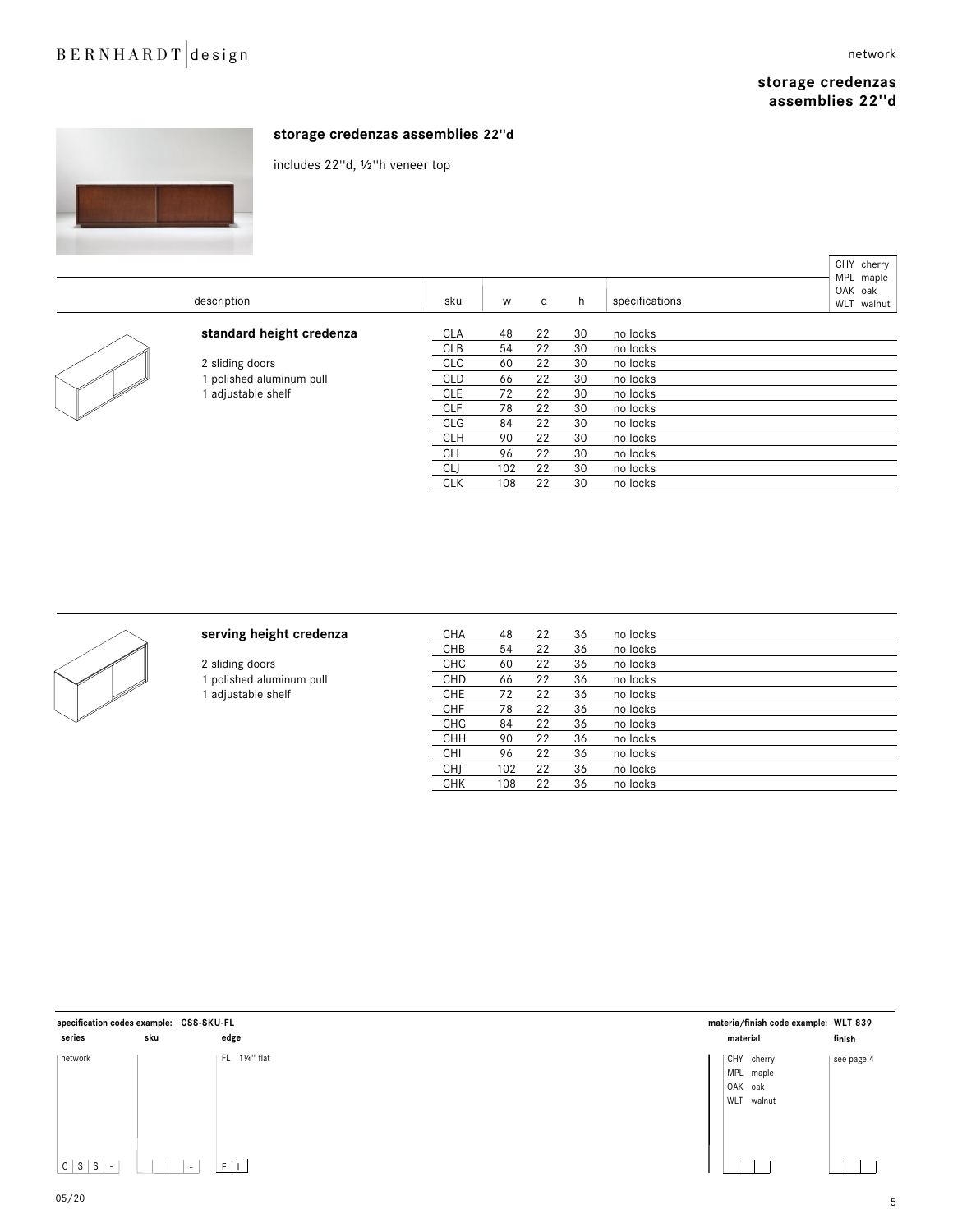### **storage credenzas 22''d**

 $\Gamma$ 



### **storage credenzas 22''d**

serving height credenza

2 sliding doors 1 polished aluminum pull 2 adjustable shelves

for use with 22''d glass, solid surface or com tops specify top separately

|  |                          |            |     |    |    |                | CHY cherry<br>MPL maple         |
|--|--------------------------|------------|-----|----|----|----------------|---------------------------------|
|  | description              |            | W   | d  | h  | specifications | OAK oak<br><b>WLT</b><br>walnut |
|  | standard height credenza | <b>HLA</b> | 48  | 22 | 30 | no locks       |                                 |
|  |                          | <b>HLB</b> | 54  | 22 | 30 | no locks       |                                 |
|  | 2 sliding doors          | <b>HLC</b> | 60  | 22 | 30 | no locks       |                                 |
|  | polished aluminum pull   | <b>HLD</b> | 66  | 22 | 30 | no locks       |                                 |
|  | adjustable shelf         | <b>HLE</b> | 72  | 22 | 30 | no locks       |                                 |
|  |                          | <b>HLF</b> | 78  | 22 | 30 | no locks       |                                 |
|  |                          | <b>HLG</b> | 84  | 22 | 30 | no locks       |                                 |
|  |                          | <b>HLH</b> | 90  | 22 | 30 | no locks       |                                 |
|  |                          | HLI        | 96  | 22 | 30 | no locks       |                                 |
|  |                          | <b>HLJ</b> | 102 | 22 | 30 | no locks       |                                 |
|  |                          | <b>HLK</b> | 108 | 22 | 30 | no locks       |                                 |



| <b>HHA</b> | 48  | 22 | 36 | no locks |  |
|------------|-----|----|----|----------|--|
| <b>HHB</b> | 54  | 22 | 36 | no locks |  |
| <b>HHC</b> | 60  | 22 | 36 | no locks |  |
| <b>HHD</b> | 66  | 22 | 36 | no locks |  |
| <b>HHE</b> | 72  | 22 | 36 | no locks |  |
| <b>HHF</b> | 78  | 22 | 36 | no locks |  |
| <b>HHG</b> | 84  | 22 | 36 | no locks |  |
| <b>HHH</b> | 90  | 22 | 36 | no locks |  |
| HHI        | 96  | 22 | 36 | no locks |  |
| <b>HHI</b> | 102 | 22 | 36 | no locks |  |
| <b>HHK</b> | 108 | 22 | 36 | no locks |  |
|            |     |    |    |          |  |

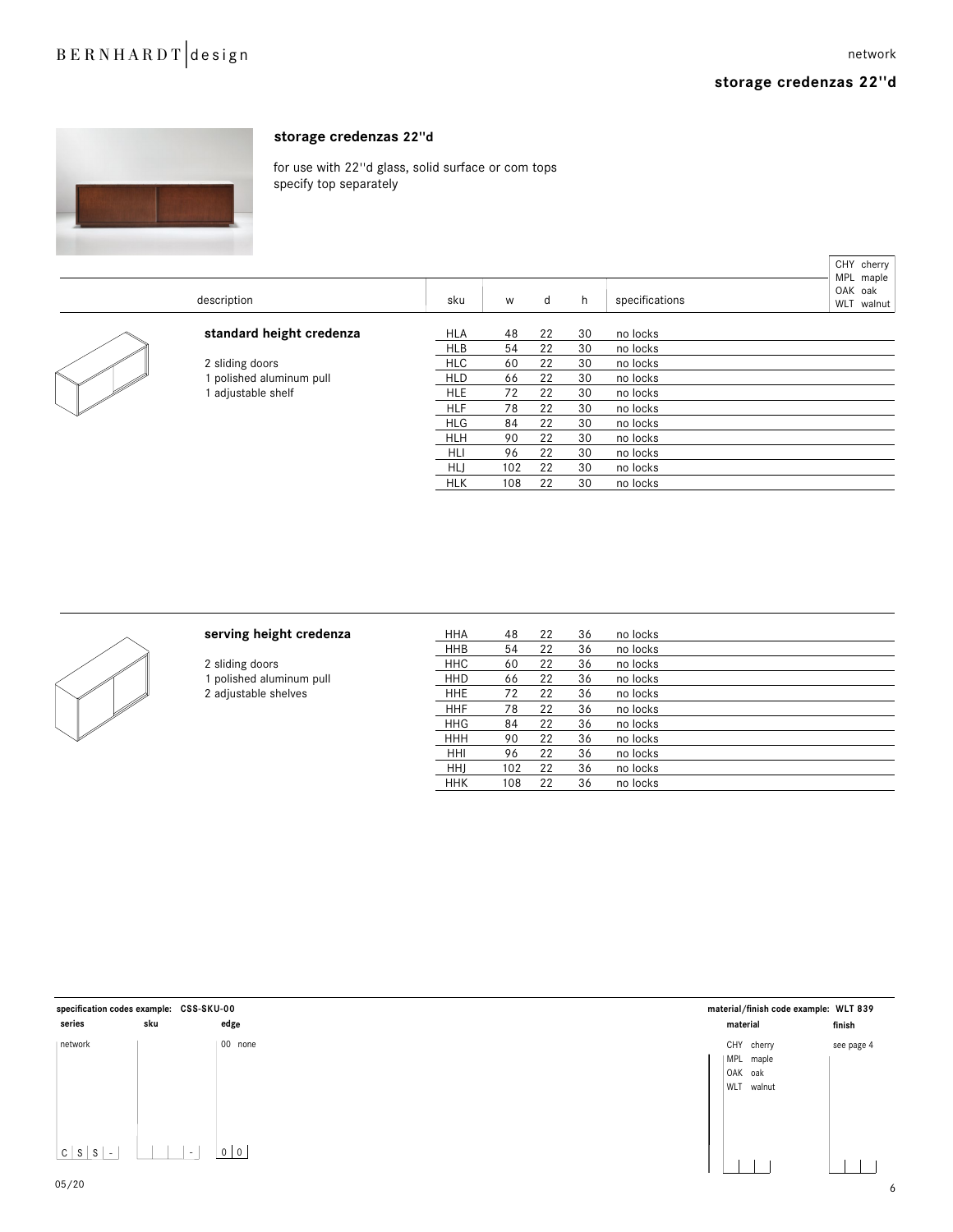

|                | description                      | sku        | W        | d        | h.                             | GPW<br>white glass | GEW etched<br>back-painted back-painted<br>white glass |
|----------------|----------------------------------|------------|----------|----------|--------------------------------|--------------------|--------------------------------------------------------|
| W <sup>W</sup> | glass top 22"d                   | GLA<br>GLB | 48<br>54 | 22<br>22 | $\frac{1}{2}$<br>$\frac{1}{2}$ |                    |                                                        |
|                | 1/2" glass top has veneer        | <b>GLC</b> | 60       | 22       | $\frac{1}{2}$                  |                    |                                                        |
|                | edge band subtop construction    | GLD        | 66       | 22       | $\frac{1}{2}$                  |                    |                                                        |
|                | specify material code GPW or GEW | <b>GLE</b> | 72       | 22       | $\frac{1}{2}$                  |                    |                                                        |
|                | specify subtop code and          | <b>GLF</b> | 78       | 22       | $\frac{1}{2}$                  |                    |                                                        |
|                | subtop finish code               | GLG        | 84       | 22       | $\frac{1}{2}$                  |                    |                                                        |
|                |                                  | <b>GLH</b> | 90       | 22       | $\frac{1}{2}$                  |                    |                                                        |
|                |                                  | GLI        | 96       | 22       | $\frac{1}{2}$                  |                    |                                                        |
|                |                                  | GLJ        | 102      | 22       | $\frac{1}{2}$                  |                    |                                                        |
|                |                                  | <b>GLK</b> | 108      | 22       | $\frac{1}{2}$                  |                    |                                                        |

**tops - glass/solid surface 22''d**



|                      | description              | sku        | W   | d  | h.             | SSF solid<br>surface <sup>®</sup> |
|----------------------|--------------------------|------------|-----|----|----------------|-----------------------------------|
|                      | solid surface top 22"d   | SFA        | 48  | 22 | $1\frac{1}{4}$ |                                   |
|                      |                          | SFB        | 54  | 22 | $1\frac{1}{4}$ |                                   |
| ↖<br>SI <sup>1</sup> | 11/4"h solid surface top | <b>SFC</b> | 60  | 22 | $1\frac{1}{4}$ |                                   |
|                      |                          | SFD        | 66  | 22 | $1\frac{1}{4}$ |                                   |
|                      |                          | <b>SFE</b> | 72  | 22 | $1\frac{1}{4}$ |                                   |
|                      |                          | <b>SFF</b> | 78  | 22 | $1\frac{1}{4}$ |                                   |
|                      |                          | SFG        | 84  | 22 | $1\frac{1}{4}$ |                                   |
|                      |                          | SFH        | 90  | 22 | $1\frac{1}{4}$ |                                   |
|                      |                          | SFI        | 96  | 22 | $1\frac{1}{4}$ |                                   |
|                      |                          | SFJ        | 102 | 22 | $1\frac{1}{4}$ |                                   |
|                      |                          | <b>SFK</b> | 108 | 22 | $1\frac{1}{4}$ |                                   |

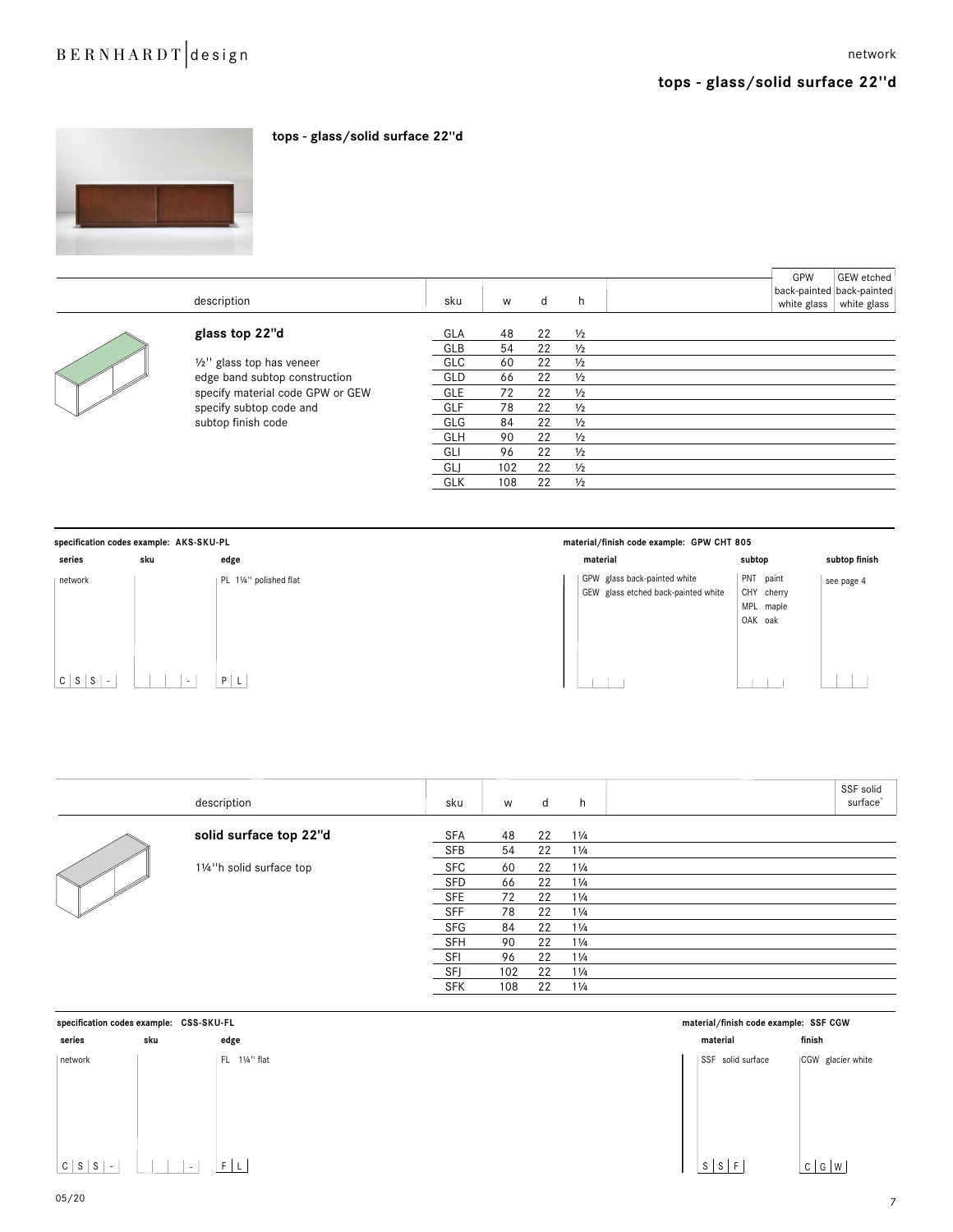## BERNHARDT design network

CHY cherry

### **av/refrigerator credenzas assemblies 25''d**



### **av/refrigerator credenzas assemblies 25''d**

includes 25''d, 1∂'' veneer top



Refrigerators are not available for purchase from Bernhardt Design and must be purchased separately

holds 1.5 cubic foot refrigerator

interior Dimensions: 281/8"w x 201/2"d x 243/4"h specify separately the ACS-VCZ equipment rack



| serving height<br>av/refrigerator credenza                                                                      |
|-----------------------------------------------------------------------------------------------------------------|
| 2 sliding doors<br>1 polished aluminum pull<br>2 adjustable shelves<br>removable back panel for av/refrigerator |

| serving height                           | AHA | 48  | 25 | 36 | 1 lock |  |
|------------------------------------------|-----|-----|----|----|--------|--|
| av/refrigerator credenza                 | AHB | 54  | 25 | 36 | 1 lock |  |
|                                          | AHC | 60  | 25 | 36 | 1 lock |  |
| 2 sliding doors                          | AHD | 66  | 25 | 36 | 1 lock |  |
| 1 polished aluminum pull                 | AHE | 72  | 25 | 36 | 1 lock |  |
| 2 adjustable shelves                     | AHF | 78  | 25 | 36 | 1 lock |  |
| removable back panel for av/refrigerator | AHG | 84  | 25 | 36 | 1 lock |  |
|                                          | AHH | 90  | 25 | 36 | 1 lock |  |
|                                          | AHI | 96  | 25 | 36 | 1 lock |  |
|                                          | AHJ | 102 | 25 | 36 | 1 lock |  |
|                                          | AHK | 108 | 25 | 36 | 1 lock |  |
|                                          |     |     |    |    |        |  |

Refrigerators are not available for purchase from Bernhardt Design and must be purchased separately

### holds 1.7 cubic foot refrigerator

interior Dimensions: 281/8"w x 201/2"d x 303/4"h specify separately the ACS-VCY equipment rack

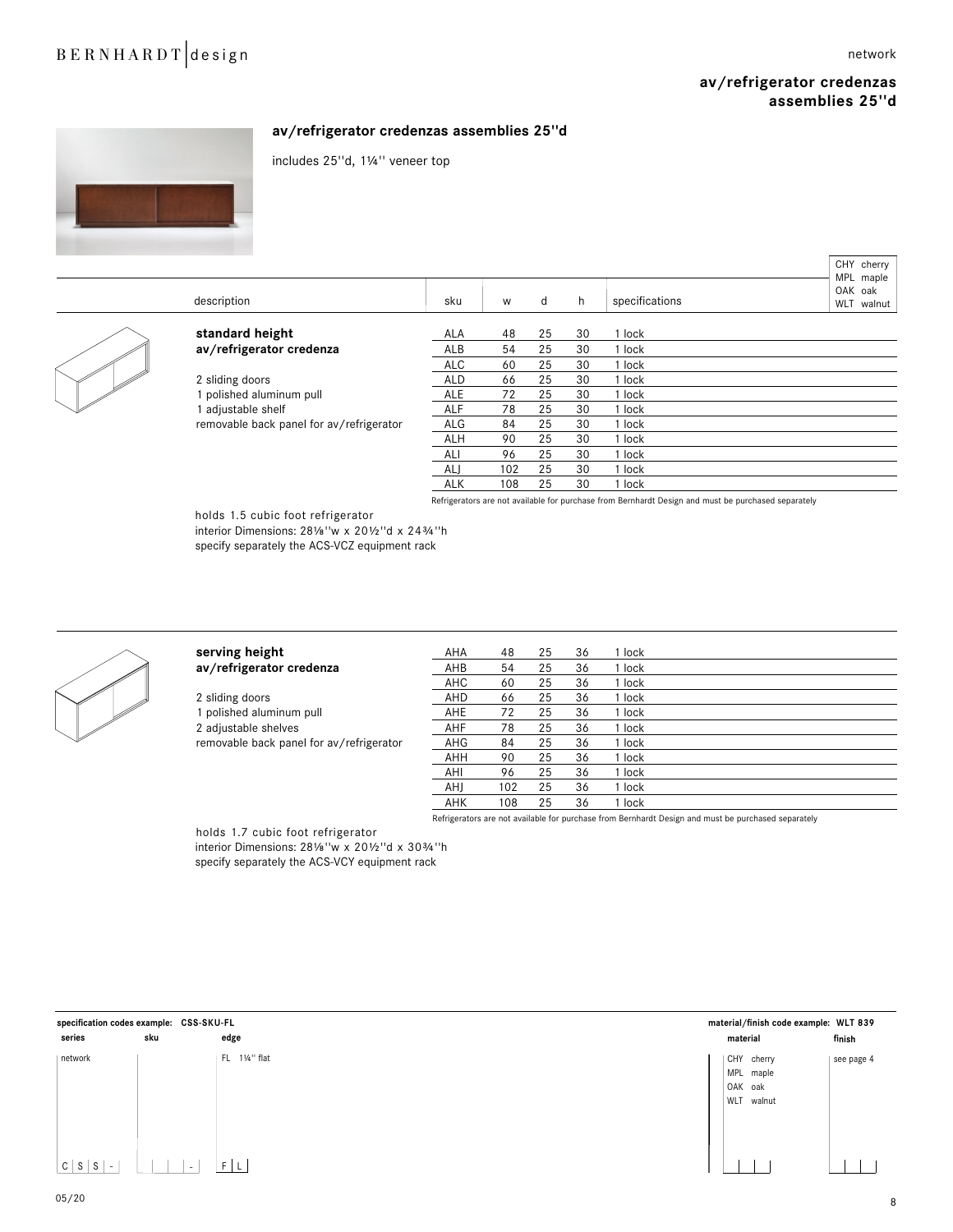$CUV$  cherry

### **av/refrigerator credenzas 25''d**



### **av/refrigerator credenzas 25''d**

for use with 25''d glass, solid surface or com tops specify top separately

|     | description                              | sku        | w   | d  | h  | specifications | VIII VIICITY<br>MPL maple<br>OAK oak<br>WLT walnut |
|-----|------------------------------------------|------------|-----|----|----|----------------|----------------------------------------------------|
|     | standard height                          | KLA        | 48  | 25 | 30 | 1 lock         |                                                    |
|     | av/refrigerator credenza                 | KLB        | 54  | 25 | 30 | 1 lock         |                                                    |
|     |                                          | <b>KLC</b> | 60  | 25 | 30 | 1 lock         |                                                    |
| - M | 2 sliding doors                          | <b>KLD</b> | 66  | 25 | 30 | 1 lock         |                                                    |
|     | polished aluminum pull                   | <b>KLE</b> | 72  | 25 | 30 | 1 lock         |                                                    |
|     | adjustable shelf                         | <b>KLF</b> | 78  | 25 | 30 | 1 lock         |                                                    |
|     | removable back panel for av/refrigerator | <b>KLG</b> | 84  | 25 | 30 | 1 lock         |                                                    |
|     |                                          | KLH        | 90  | 25 | 30 | 1 lock         |                                                    |
|     |                                          | KLI        | 96  | 25 | 30 | 1 lock         |                                                    |
|     |                                          | <b>KLJ</b> | 102 | 25 | 30 | 1 lock         |                                                    |
|     |                                          | <b>KLK</b> | 108 | 25 | 30 | 1 lock         |                                                    |
|     |                                          |            |     |    |    |                |                                                    |

Refrigerators are not available for purchase from Bernhardt Design and must be purchased separately

holds 1.5 cubic foot refrigerator

interior Dimensions: 281/8"w x 201/2"d x 243/4"h specify separately the ACS-VCZ equipment rack



serving height av/refrigerator credenza

2 sliding doors 1 polished aluminum pull 2 adjustable shelves removable back panel for av/refrigerator

| KHA        | 48  | 25 | 36 | 1 lock     |                                                      |  |
|------------|-----|----|----|------------|------------------------------------------------------|--|
| <b>KHB</b> | 54  | 25 | 36 | 1 lock     |                                                      |  |
| <b>KHC</b> | 60  | 25 | 36 | 1 lock     |                                                      |  |
| <b>KHD</b> | 66  | 25 | 36 | 1 lock     |                                                      |  |
| <b>KHE</b> | 72  | 25 | 36 | 1 lock     |                                                      |  |
| <b>KHF</b> | 78  | 25 | 36 | 1 lock     |                                                      |  |
| <b>KHG</b> | 84  | 25 | 36 | 1 lock     |                                                      |  |
| <b>KHH</b> | 90  | 25 | 36 | 1 lock     |                                                      |  |
| KHI        | 96  | 25 | 36 | 1 lock     |                                                      |  |
| KHJ        | 102 | 25 | 36 | 1 lock     |                                                      |  |
| <b>KHK</b> | 108 | 25 | 36 | 1 lock     |                                                      |  |
|            |     | .  |    | __ _ _ _ _ | <b>Contract Contract Contract Contract</b><br>$\sim$ |  |

Refrigerators are not available for purchase from Bernhardt Design and must be purchased separately

holds 1.7 cubic foot refrigerator

interior Dimensions: 281/8 "w x 201/2 "d x 303/4 "h specify separately the ACS-VCY equipment rack

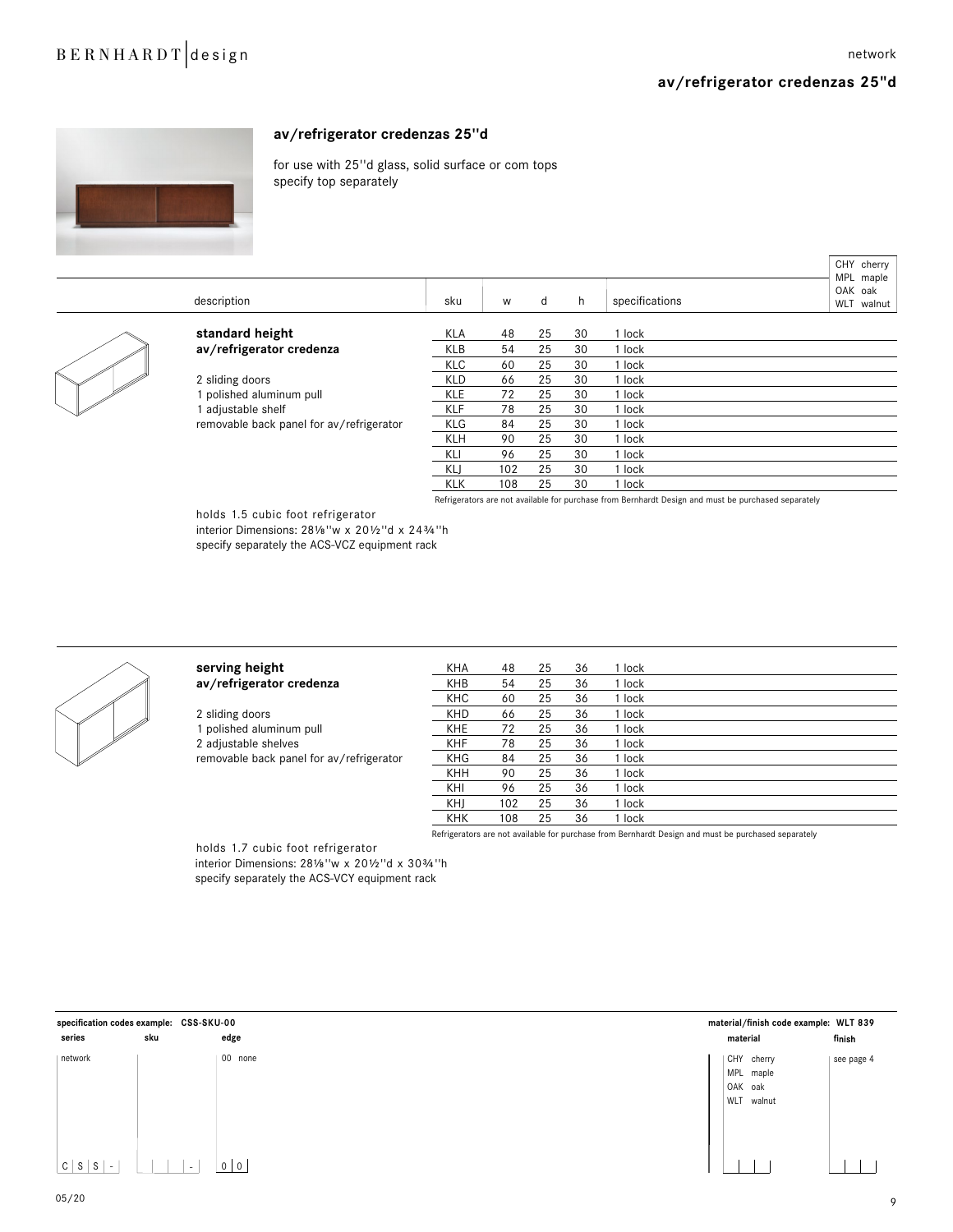

### **tops - glass/solid surface**

for use with 25'' av/refrigerator credenzas

|       | description                           | sku        | W  | d  | h             | GPW<br>white glass | GEW etched<br>back-painted   back-painted<br>white glass |
|-------|---------------------------------------|------------|----|----|---------------|--------------------|----------------------------------------------------------|
|       | glass top 25"d                        | GHA        | 48 | 25 | $\frac{1}{2}$ |                    |                                                          |
|       |                                       | GHB        | 54 | 25 | $\frac{1}{2}$ |                    |                                                          |
|       | 1/2" glass top has veneer             | <b>GHC</b> | 60 | 25 | $\frac{1}{2}$ |                    |                                                          |
|       | edge band subtop constructio          | GHD        | 66 | 25 | $\frac{1}{2}$ |                    |                                                          |
| SI SA | specify material code GPW or GEW      | <b>GHE</b> | 72 | 25 | $\frac{1}{2}$ |                    |                                                          |
|       | specify subtop and subtop finish code | GHF        | 78 | 25 | $\frac{1}{2}$ |                    |                                                          |
|       |                                       | GHG        | 84 | 25 | 3/4           |                    |                                                          |
|       |                                       | GHH        | 90 | 25 | 3/4           |                    |                                                          |
|       |                                       | GHI        | 96 | 25 | 3/4           |                    |                                                          |



|                | description              | sku        | W   | d  | h              | SSF solid<br>surface <sup>®</sup> |
|----------------|--------------------------|------------|-----|----|----------------|-----------------------------------|
| W <sup>O</sup> | solid surface top 25"d   | SHA        | 48  | 25 | $1\frac{1}{4}$ |                                   |
|                |                          | SHB        | 54  | 25 | $1\frac{1}{4}$ |                                   |
|                | 11/4"h solid surface top | SHC        | 60  | 25 | $1\frac{1}{4}$ |                                   |
|                |                          | SHD        | 66  | 25 | $1\frac{1}{4}$ |                                   |
|                |                          | <b>SHE</b> | 72  | 25 | $1\frac{1}{4}$ |                                   |
|                |                          | <b>SHF</b> | 78  | 25 | $1\frac{1}{4}$ |                                   |
|                |                          | SHG        | 84  | 25 | $1\frac{1}{4}$ |                                   |
|                |                          | <b>SHH</b> | 90  | 25 | $1\frac{1}{4}$ |                                   |
|                |                          | SHI        | 96  | 25 | $1\frac{1}{4}$ |                                   |
|                |                          | <b>SHJ</b> | 102 | 25 | $1\frac{1}{4}$ |                                   |
|                |                          | <b>SHK</b> | 108 | 25 | $1\frac{1}{4}$ |                                   |